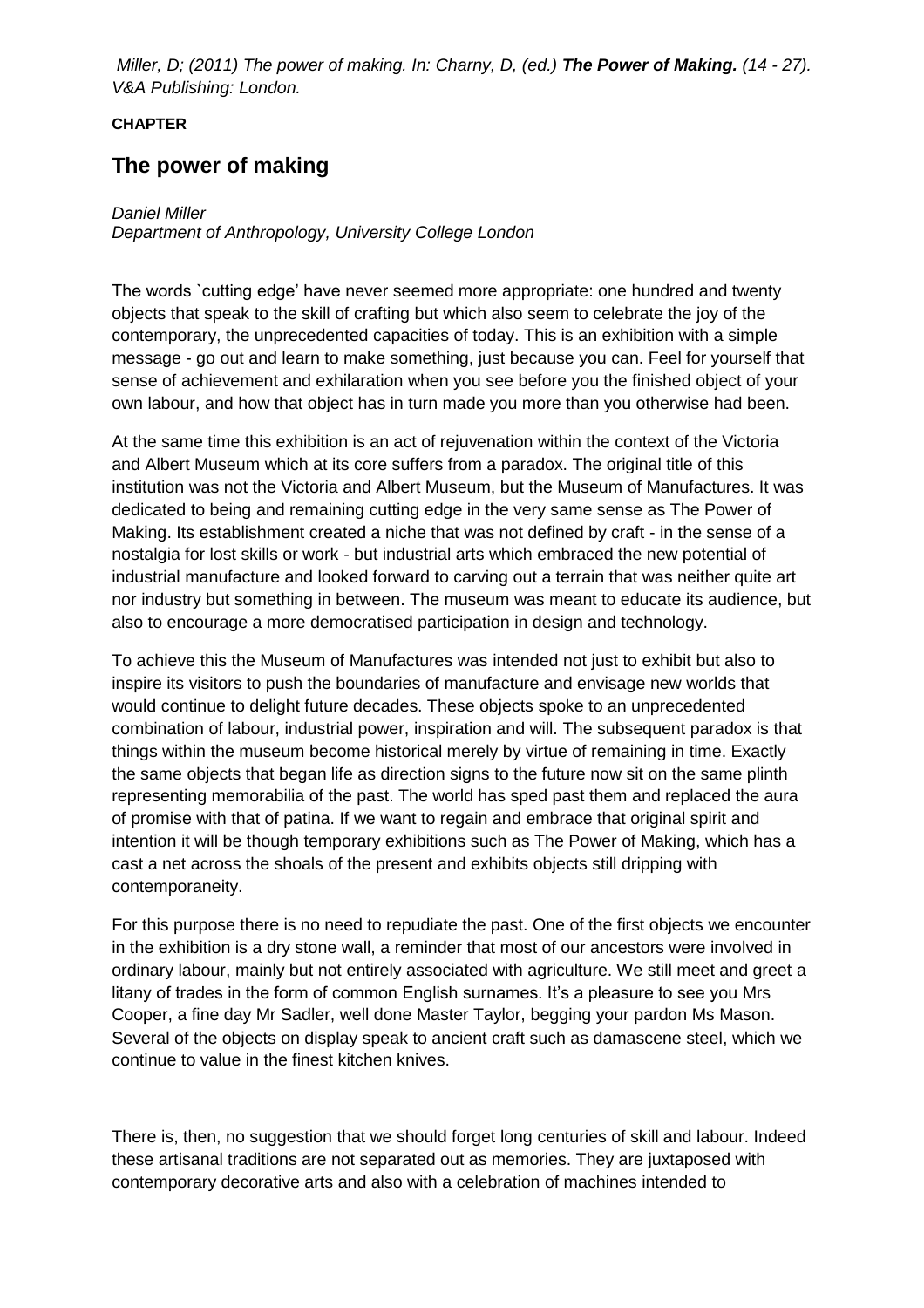demonstrate the dynamism of industry, a future of machines that can make other machines. Nor should one be fooled into thinking that a printer that can take the simple drawing of a child and turn it into a three-dimensional object is just a toy. You see in such a tool a radical new future for industrial society. I strongly suspect that one day I will want to possess a 3D printer just as I presently cherish my smartphone. This single object, the 3D printer, represents perhaps the most profound challenge to what we call crafts today, because we will be able to make things with it that presently can only be created by hand. Yet this exhibition is co-sponsored by the Crafts Council. It is a sign that craft has flourished by embracing the ethos of the Museum of Manufactures rather than remaining aloof from industry.

There has always been a struggle for the heart of craft and it remains one of considerable importance, since it is a fight over the ideology of time itself. Craft can easily become a vehicle of nostalgia, whose primary purpose is not just to remind us of what we have lost but thereby to imply that we are diminished in our very humanity. Since the industrial revolution, there has been a mourning for the loss of manual labour and a belief that what we have gained in the wealth of industrial commodities has been at the expense of the human spirit. A 3D printer is the devil's gift, taking us still further from a glimpse of heaven. Such ideas seems designed to make us feel shallow and inauthentic by comparison with our ancestors, and probably increase rather than decrease our feelings of alienation.

This view was established through a genre of writing which goes back to the nineteenth century. From Morris to Ruskin and the Romantics, we have mourned our separation from labour. Even those with the best intentions and political motivation penned celebrations of manual labour that now seem pompous and leaden. The presumption was that the contemporary represents the end of a history of original craft that was richer and better. But the idea that once upon a pre-industrial time most people engaged in fulfilling manual labour is utter nonsense. Such writings tend to highlight those artisans, such as the very few jewellers, who had freedom to innovate and delight in their work, mainly because they served elites and rulers. But beneath these lay millions whose handiwork was limited to tasks such as dry stone walling or the hoops for making barrels. As an anthropologist I have lived for several years with non-industrial farmers and potters. Such people are engaged in making a given range of objects over a lifetime simply to feed their family. The modern ideals of creativity or fulfilment are simply not relevant in most cases. Working life is often as mindless and boring as serving any conveyor belt. And then, when your back is breaking from planting and weeding, or gathering clay and beating earth, unseasonal weather destroys the crop, or the wrong kiln temperature breaks the pots. I am not at all surprised that almost everyone I worked with wanted to give up farming and manual labour for work they saw as more rewarding, including factory work. This is not history this is the majority of today's world in China and India.

So a celebration of craft that denigrates industrial manufacture is an act of hypocrisy. It is precisely because we now have industry, where machines takes over so many boring and repetitive tasks, that those who have emerged from impoverishment can afford to celebrate craft as something we do for pleasure and leisure. Ideals of creativity and self-fulfilment grew with the machine age. The Power of Making is dominated by objects that speak to the sheer fun, imagination and brilliance of these new crafts that entice us to take part because we want to. They are not the results of manual labour required of us to put bread on the table. The spirit is closer to the fine British tradition of amateurism and the democratisation of skill,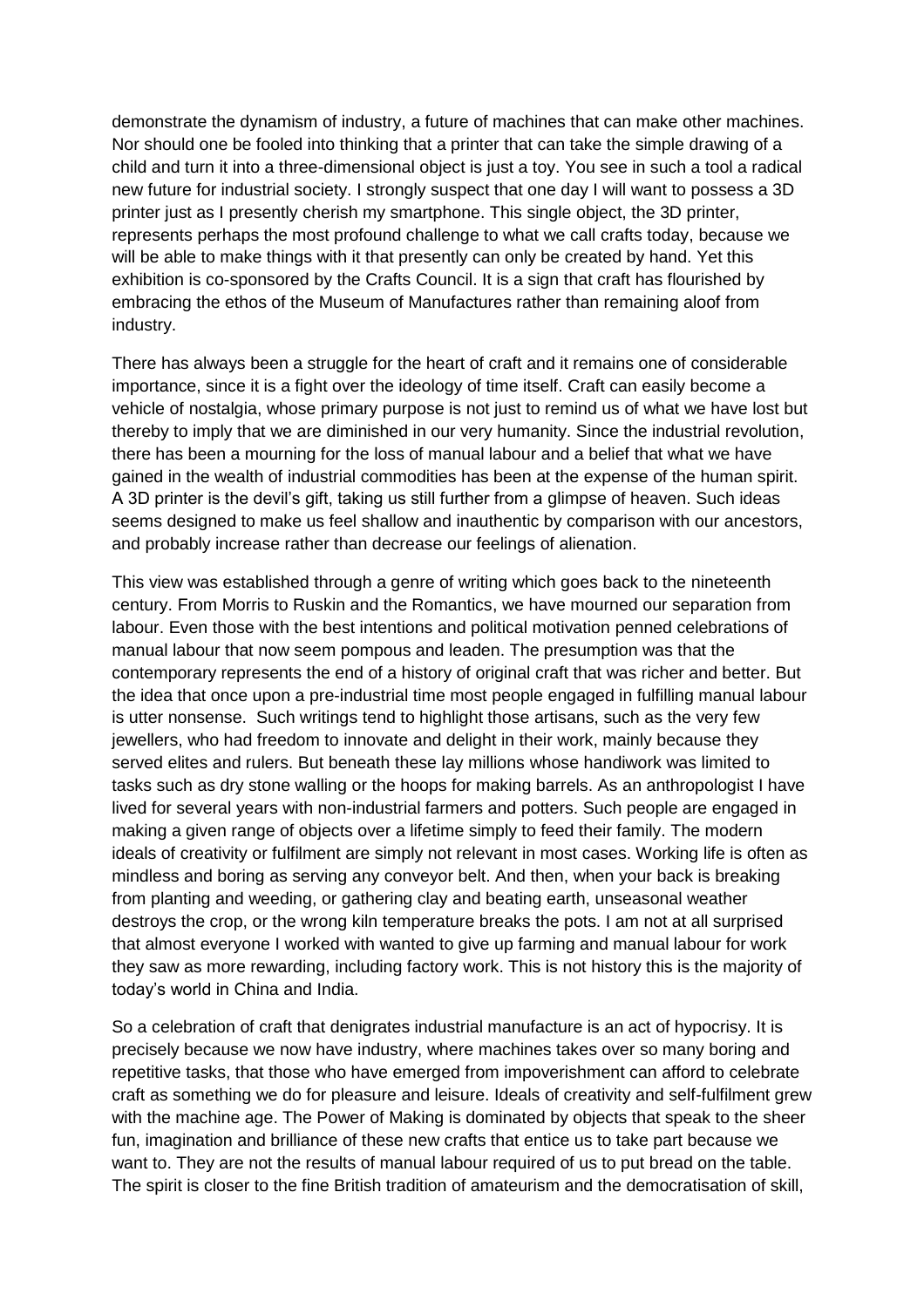so that we can all look for a niche or hobby. We can hone a skill to take pride in making things, and revel in work that has no clearly boundaries from the world of play. Many of these objects are present because of the way they show how skill can be used to have fun through mimicry, mockery, swapping one material for another unexpected alternative. We walk past the lace fence, the glass grenade, hand-crafted replica foods, `glass' blowing using sugar, cars of bamboo, bikes from Swarovski crystal. We see people who just felt `up' for the challenge of trying to make by hand things that we have just assumed could only be fashioned by machine, the handmade camera, a bicycle made by someone who has previously only made boats.

So I do not see The Power of Making as nostalgia for lost arts or a Luddite critique of industrial production. It doesn't seem to differentiate between, on the one hand, objects that require years of devotion and skill and, on the other, machines which ensure that even the ham-fisted and ill adept of us can make quite extraordinary things. Digital design and plastics can also be celebrated here for the capacities that they now give to us all. Because, truth be told, many of us would like to be involved in making things but would have been quite useless at many of the tasks on display here. The only thing we might have made is complete failures. I recall endless humiliations when I couldn't plane a piece of wood, failed to throw a pot, plucked the flowers and left the weeds, and was relegated to playing the triangle at school because I couldn't even keep up with playing the recorder. It was many years before I found some activities I was just about `good enough' at to enjoy such as birthday cake decoration and writing. This exhibition shows us fantastic constructions at which we gawp in awe, but the reason I want a 3D printer is to make the things I would never have been able to produce otherwise, however strong my desire. Programming such a device with, for example, instructions to add some personal detail, could replace shopping for the generic.

The theme here, as in the original Museum of Manufactures, is rather the way industry, design and labour complement each other. It's a two way process. There are also objects on display here, such as hand-crocheted medical implants, where manufacturers have turned to hand-craft simply because machines cannot reproduce the intricacy and refined eye of a craft skill. But there is also a recognition that where once imagination and innovation was a luxury reserved for elites, today a garden shed can become the site for making replica medieval weapons from latex or wooden toys, turned on our own lathe, to give as Christmas presents to nieces and nephews.

The brilliance of the Museum of Manufactures, which I see reflected in The Power of Making, was that it steered a finely balanced course between two dangerous sirens, the music of industry on the one hand but also of art on the other. It learned their tunes but replayed them on its own new instruments. On the one hand, the museum respected and was sometimes in thrall to industry, but highlighted what were called the decorative arts that incorporated the more imaginative skills of design and craft and opened them up for us all. But it also faced the other way, in respecting art but envisaging another much more democratic potential than that found within the rarefied realms of art itself. When we refer to the power of making it, there are actually two meanings to the words to `make it.' One seems rather more modest - merely informing you that it was my labour, time and effort. The other, which seems to be increasingly common, is when `I made it' is a claim to achievement. I made it as an important person in the world. The emphasis is less on the `it' that was made and rather more on the `I'.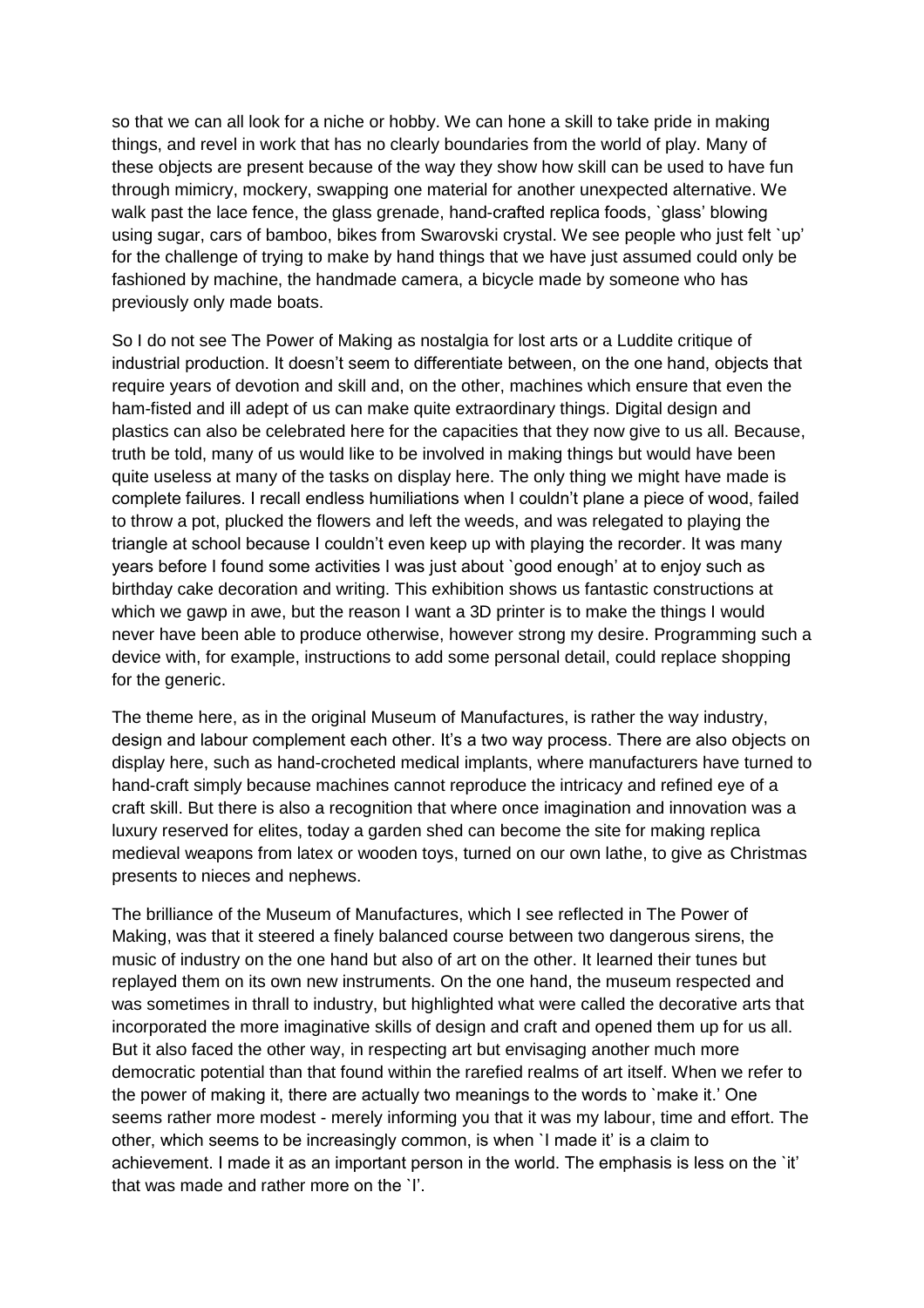When we first wander around this exhibition the most powerful pull is in the direction of the second meaning of `making it'. There are works here that are so spectacular that we feel they have `made it' as art. These objects are generally riveting, they amaze and enchant. Wow – did you see what they did with someone's hair? A dress made from cassette tape? How did they DO that with just paper or wire? By the end we are asking ourselves if there is no end to our capacity to imagine and no limit to our ability to realise these concepts in material form. These creators clearly delight in their achievement in manufacturing the fantastic from the most unlikely and obdurate materials. Crocheting a chair, making sculpture from coat hangers. The exhibition seems to grant such objects the imprimatur of the Victoria and Albert Museum. They have `made it', alongside the likes of Ron Arad and McQueen. In turn they allow the Victoria and Albert Museum to challenge the finest art galleries in showing us the most extraordinary and inspiring of creations.

The problem with this first encounter and its accompanying amazement and enchantment is that we can feel awed, but also excluded; only very special people can create such amazing artefacts – the artists. But when we look again we realise that actually many of the things we have seen are not so special. They include eco and wicker coffins that are more expressive of what we hope will be our modesty in the face of the environment. Other objects remind us of the mundane worlds of making, the walking sticks and samplers. There are the charming and self-effacing things made by peoples from all around the world, where the delight is not in genius but merely in the shaping of materials into artefacts that adorn or facilitate our life. Where an art exhibition may subsume craft to aesthetics, here it is the other way around, there is a domestication of art taking place here, a bringing down to recognisable labour. The work may be beautiful but it is used to create a medical intervention. Extraordinary skill lies behind the prosthetics that give back a working limb or an artificial eye or a prototype. There is fancy and aesthetics, but here in service to utility.

We might be tempted to describe these objects as magical, but one of the key points of the exhibition is that they are not. These are not tricks and illusions. In almost every case, we may have difficulty imagining how to make it, but we can see clearly what it is made from. The dress is revealed as having been woven from cassette tape, the portraits are three dimensional but still paper. Given the imagination and skill, such things are possible without magic or illusion. Merely knowing what can now be envisaged brings us closer to that other aim of the Museum of Manufactures: to educate. Today an education in the basics of production is needed more than ever. We have become extraordinarily distant from the sources of our own material culture. I used to teach a university class on basic technology, taking examples from South Asia. It was soon evident that students today could be entirely ignorant of how the very clothes that they are wearing are made from spinning and weaving, how a pot is thrown or metal is cast, but equally what plastics are made from, and the difference between growing rice and growing wheat. The more things we possess and consume the more the origins of those things are taken for granted. How is it not part of our most basic education, at primary school, to learn the fundamentals of how most things are made and from what? As this exhibition reveals, it is only when the juxtaposition or material is distinctly odd that we are shocked into an awareness of the underlying technology.

The core of this exhibition lies not in art but in craft, objects that relate not to the quick invention of conceptual art but the slow perfection of skill. The constant endeavour that allowed someone to become better and better at what they could do with materials. While the term art conjures the tortured bohemian, the critic, huge sums of money and even bigger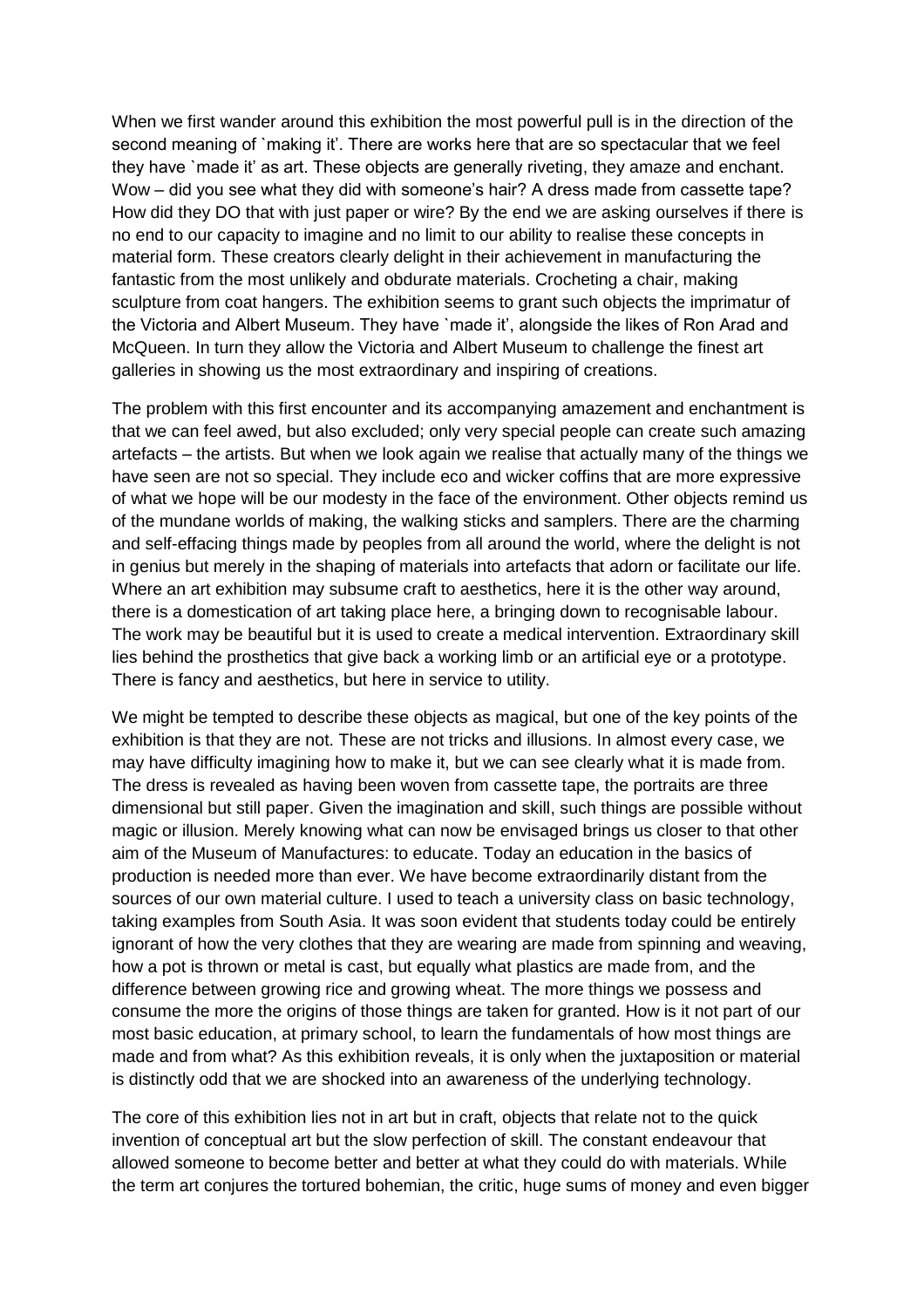egos, craft returns us to something that in practice is often deeper, commonly requiring both collaboration with other people and collaboration also with machines. It encompasses both industrial labour but also things that can be made at home, as a form of relaxation from a day spent at work, embroidered jewellery, quilting and knitting in the living room, messy stuff in the shed. Some exhibits are unique but others speak to crafts of popular culture that wouldn't normally have `made it' to the Victoria and Albert Museum as emblematic of art, yet are quite prominent in many high streets, such as nail art or fake food displays. Some objects have been made by grafting popular culture onto craft, as with hybrid Wedgewood and Cola.

It's not all fun; reborn babies may be poignant but pretty creepy. Nor should it be possible to stand in a field of objects, many of which are consumer goods and commodities, without the pricking of conscience. The green objects remind us that there does need to be an end to quantity - at least of those objects that are not ultimately sustainable from an environmental perspective. Every now and then we find ourselves in places such as Rwanda and Haiti. Suddenly we are thinking of a much wider world, including countries that are otherwise banished to mere `Made in…' labels hidden in the clothes or ornaments we buy that protect us from views of exploitation and inure us to our own role and responsibility for a world in which the demand for cheaper and cheaper goods ends up somewhere as competition for lower and lower paid labour.

These concerns resonate with the core theme of craft because both are founded in the art of care. The care that we take in making something properly is cousin to the care we retain for other people and their labour and to a care and concern for our environment and its future. It is a common conversational trope to suggest that we live in a superficial and transient world. We don't at all. We live in a world that constantly tempts us to be superficial and transient because there is so much of it. So many things we could do and give attention to. But there is nothing to stop us making selections, narrowing our attention and selecting depth at the expense of breadth. Opting for patience and seeking skill. By a certain age most people you meet have found some little plot or computer screen from which to cultivate some depth to themselves. So that if you can be bothered to come with them to their allotment or their room (or perhaps now their YouTube or url) and gain their confidence they might shyly reveal and take pride in what they have created.

Much of my academic life has been an attempt to acknowledge that there can be skill and craft and production even in the midst of consumption. The word `bespoke' attached to several of these exhibits links the personal in production with the personal in consumption. I would go further still and value the crafts of everyday life: being good at putting on makeup before going to work in the office, at spotting a promising football player so that you can impress your mates in the pub, assembling just the right combination of clothes from your wardrobe or planning an expedition which makes all the children are equally happy. An attitude that only celebrates the craftspeople that have `made it' but fails to recognise the way all of us, every day, strive to do some things well, ignores the breadth as well as depth of skill and craft in modern life.

So this exhibition is actually itself a fine act of craftsmanship, conceptually as well as physically. It neither excludes art at one end nor industry at the other. It follows the Museum of Manufactures in camping out on the middle ground where you don't need to be an artist or to have a factory. All you need to do is to remind yourself that producing things is one of the